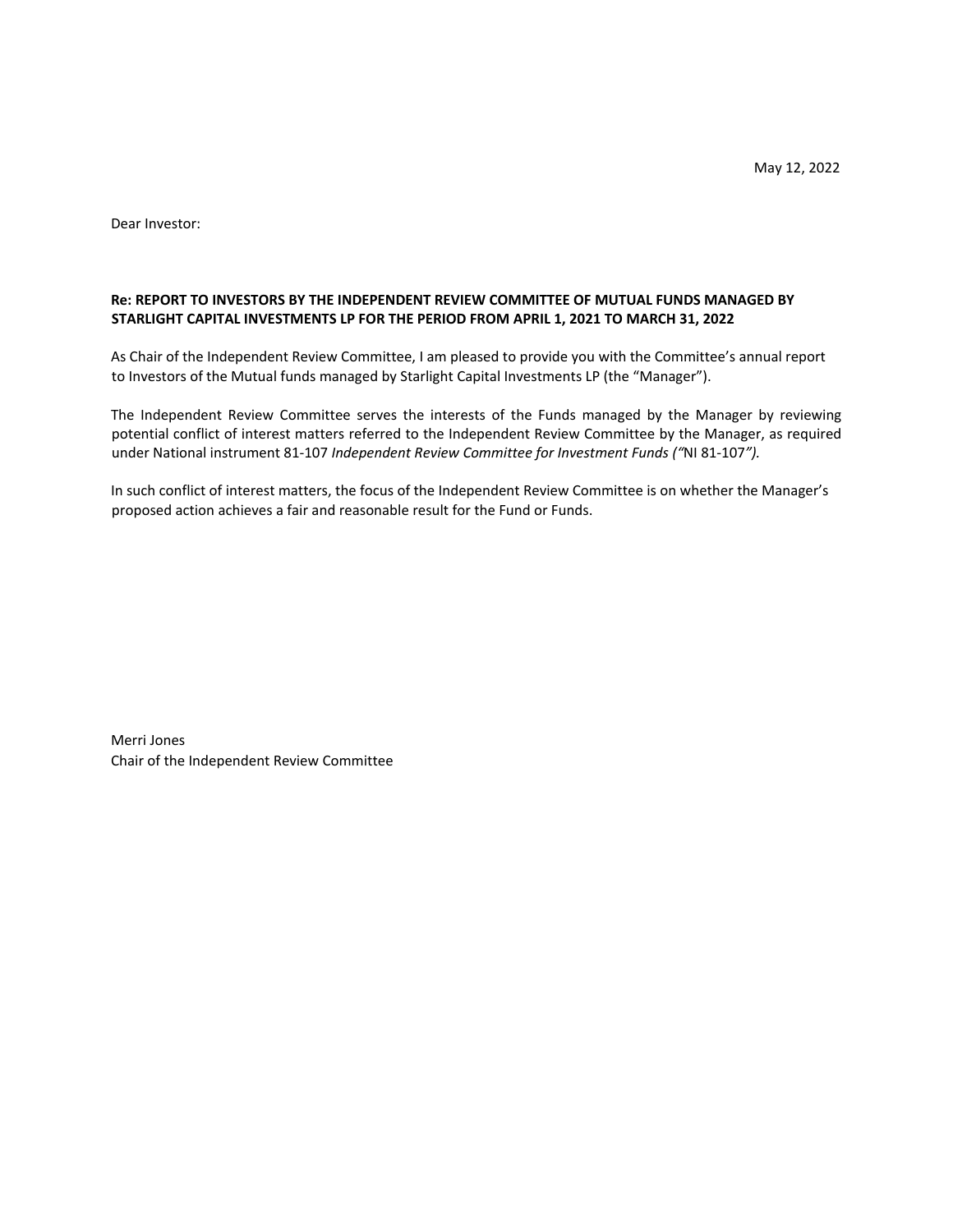# **REPORT TO INVESTORS BY THE INDEPENDENT REVIEW COMMITTEE OF MUTUAL FUNDS MANAGED BY STARLIGHT CAPITAL INVESTMENTS LP FOR THE PERIOD FROM APRIL 1, 2021 TO MARCH 31, 2022**

## **REPORTING PERIOD**

The information disclosed in this report covers the period beginning April 1, 2021 and ending on March 31, 2022 (the "Reporting Period"), the financial year-end for the Funds listed in Schedule A (the "Funds").

## **MEMBERS OF THE INDEPENDENT REVIEW COMMITTEE**

| <b>NAME</b>        | RESIDENCE   | TERM                             |
|--------------------|-------------|----------------------------------|
| Merri Jones, Chair | Toronto, ON | Three years from October 1, 2020 |
| Heather-Anne Irwin | Toronto, ON | Three years from October 1, 2020 |
| Paul Spagnolo      | Toronto, ON | Three years from March 22, 2021  |

Each member of the IRC is independent of the Funds, the Manager and other entities related to the Manager. IRC members had no other relationships to the Manager or the Manager's service providers that would cause a reasonable person to question a member's independence.

### **HOLDINGS OF SECURITIES**

### (a) Funds

As at March 31, 2022, the percentage of securities of the Funds or, if applicable, each series of the Funds, beneficially owned, directly or indirectly, in aggregate, by all members of the IRC did not exceed the 10% threshold referred to in NI 81-107.

## (b) Manager

As at March 31, 2022, no member of the IRC beneficially owned, directly or indirectly, securities of any class or series of voting or equity securities of the Manager.

#### (c) Service Providers

As at March 31, 2022, no member of the IRC beneficially owned, directly or indirectly, more than 1% of the securities of any class or series of voting or equity securities of a service provider to the Manager or the Funds.

#### **MANDATE OF THE INDEPENDENT REVIEW COMMITTEE**

NI 81-107 requires the IRC to review all conflict of interest matters identified and referred to it by the Manager, and to give its approval or recommendation, depending on the nature of the conflict of interest matter. The IRC also reviews and assesses each of the written Policies and Procedures that the Manager has established to deal with conflict of interest matters and may issue Standing Instructions to the Manager that allow the Manager to act in accordance with the respective Policy and Procedure on a continuing basis.

A "conflict of interest matter" is defined as a situation where a reasonable person would consider a Manager, or an entity related to the Manager, to have an interest that may conflict with the Manager's ability to act in good faith and in the best interests of the investment fund.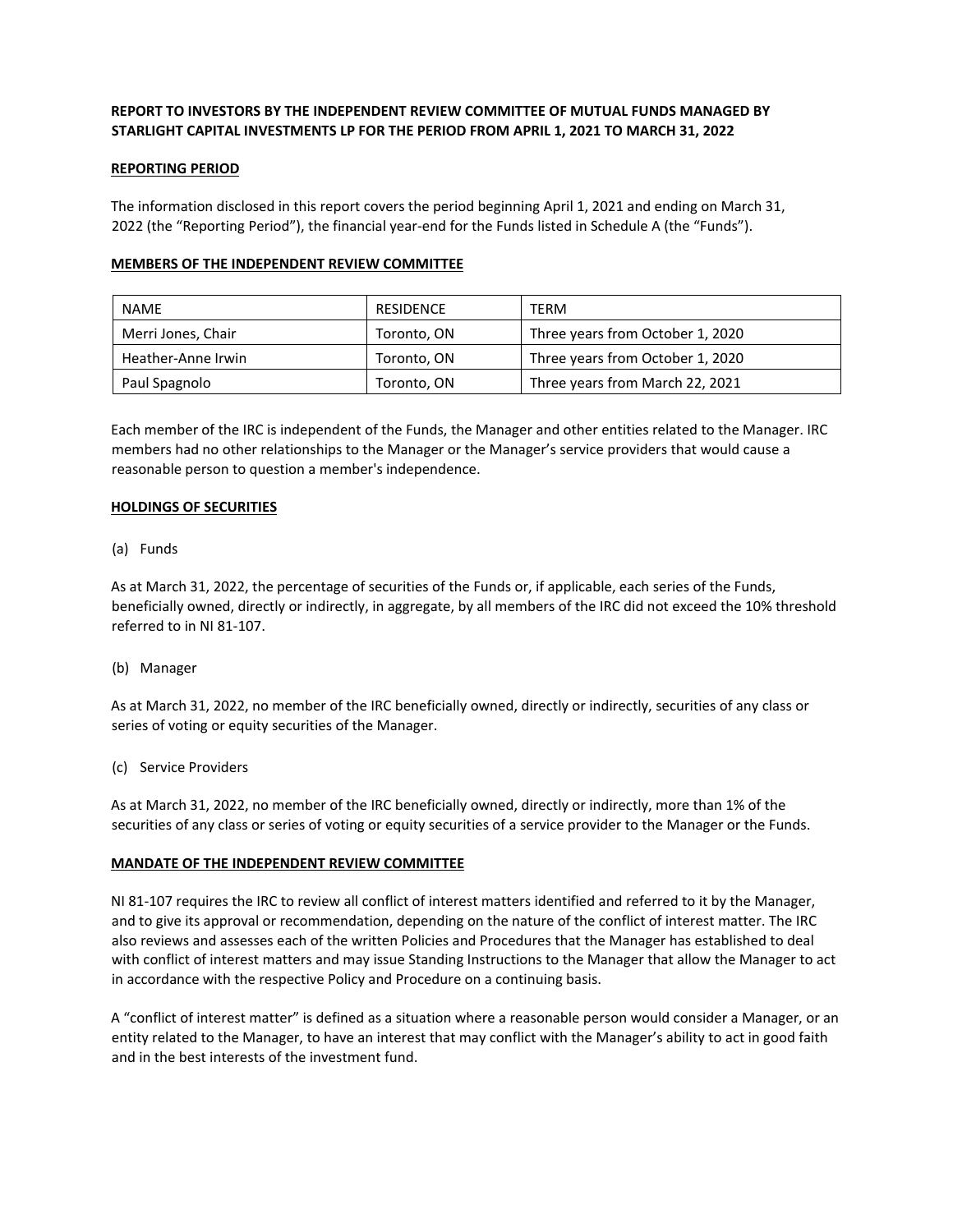The IRC has no power, authority or responsibility for the operations of the Funds or the operations of the Manager. The IRC only considers matters referred to it by the Manager that in the Manager's opinion, involve or may be perceived to involve a potential conflict of interest, or such matters that the IRC is required to consider by applicable securities legislation.

# **POLICIES AND PROCEDURES AND STANDING INSTRUCTIONS TO MANAGE CONFLICTS OF INTEREST**

During the Reporting Period, the Manager followed the recommendations and relied on the Standing Instructions of the IRC for the Policies and Procedures noted below. In each case, the standing instructions required the Manager to comply with its related Policies and Procedures and to report either quarterly, semi-annually, or annually, to the IRC. Matters that require approval by the IRC, or that do not have standing instructions, are duly noted.

- a) Brokerage Commissions
- b) Business Entertainment and Gifts
- c) Conflict of Interest\*
- d) Correction of Errors in Investor Accounts
- e) Corrections of NAV Errors
- f) Inter-Fund Trades
- g) Investment Fund Expense Allocation
- h) Investment Funds Invested in Related Entities
- i) Investment Fund Launch, Merger and Termination
- j) Investor Trading
- k) Personal Trading
- l) Proxy Voting
- m) Trade Aggregation & Investment Allocation
- n) Trade Error
- o) Underlying Mutual Fund Investment
- p) Valuation

\*Policy has no Standing Instructions; therefore, each potential conflict or conflict of interest referred to in this Policy must be reviewed by the IRC individually as they arise.

Under NI 81-107, it is the responsibility of the manager of a fund to identify conflicts of interest for consideration by the IRC and to establish written policies and procedures that the manager must follow for any such conflict of interest matter.

The IRC will review these 16 Policies, Procedures and related Standing Instructions at least annually, and deal with any other conflict of interest matters presented to it by the Manager.

## **CONFLICT OF INTEREST MATTERS REQUIRING IRC APPROVAL**

The Manager has not notified the IRC, nor has the IRC become aware of, any matter in which the Manager acted in a conflict of interest but did not meet a condition imposed by the IRC in its recommendation or approval. The Manager has an obligation to notify the IRC of any such matters.

Over the Reporting Period, the IRC may also, from time to time, consider other potential conflict of interest matters and other ongoing conflict of interest matters which may continue into the next Reporting Period before being resolved.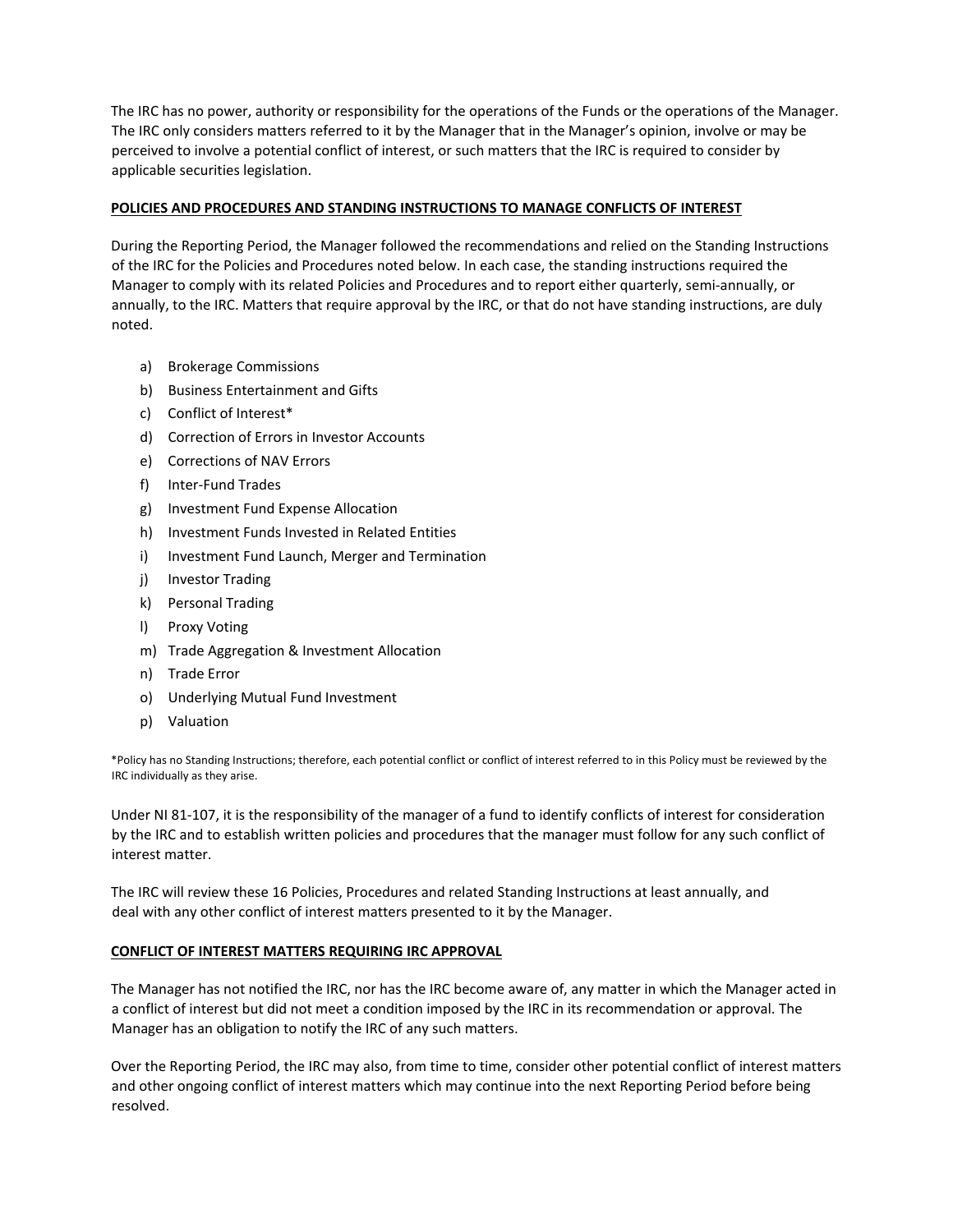## **COMPENSATION AND INDEMNITIES**

The members of the IRC are entitled to be compensated and indemnified by the Funds.

The initial compensation of the IRC was set by the Manager at the time the IRC was appointed on October 1, 2018. Thereafter, under the Instrument, the IRC has the authority to set its own compensation after considering the Manager's recommendation.

At least annually and consistent with good corporate governance practice, the IRC reviews the compensation paid to the members of the IRC. In its review of compensation matters, the IRC considered among other factors, the following:

- a) the best interest of the Funds
- b) the number, nature and complexity of the Funds
- c) the most recent annual self–assessment of the IRC
- d) recommendations regarding compensation and expenses of the IRC made by the Manager
- e) industry best practices and relevant compensation surveys of other independent review committees
- f) the nature and extent of the workload of each member of the IRC including the expected timecommitment

The aggregate compensation paid by the Funds to the members of the IRC for the Reporting Period was \$100,000.

No amounts were paid to the members of the IRC by the Funds pursuant to indemnities given by the Funds to the IRC during the Reporting Period.

This report is respectfully submitted by the IRC of the investment funds managed by Starlight Capital Investments LP this  $12^{th}$  day of May, 2022.

Merri Jones, Chair **Heather-Anne Irwin, Member** Paul Spagnolo, Member